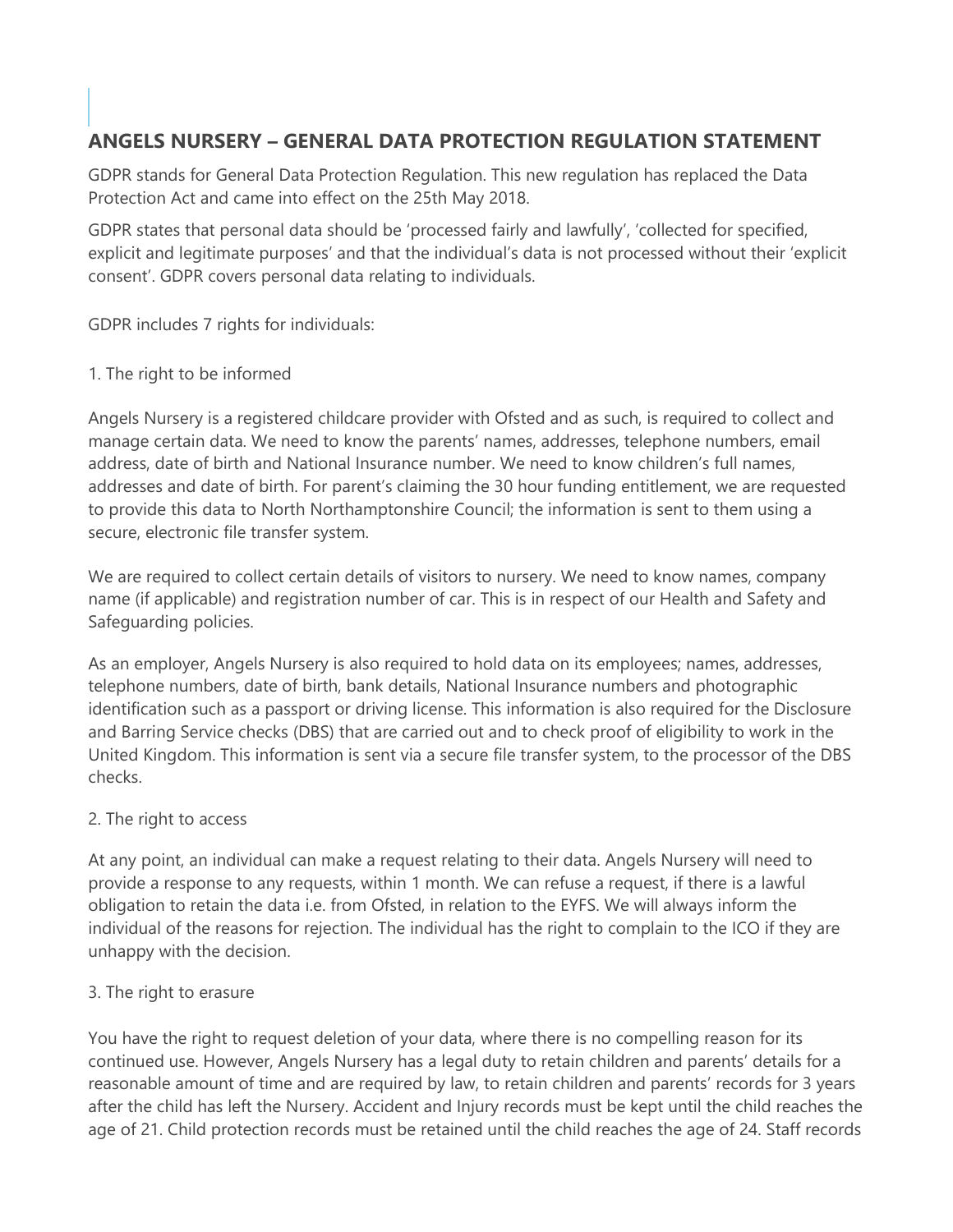must be kept for 6 years after the employment ceases. All of the data that we retain is archived securely, in a locked storage cabinet. It is shredded after the legal retention period.

4. The right to restrict processing

Parents, visitors and staff can object to Angels Nursery processing their data. This means that records can be stored, but must not be used in any way.

5. The right to share data

Angels Nursery requires some data to be shared with a third party, such as; the Local Authority and external payroll company. These recipients use secure, file transfer systems and have their own policies and procedures in place, in relation to GDPR.

6. The right to object

Parents, visitors and staff can object to their data being used for certain activities, such as; marketing or research.

7. The right to not be subject to automated decision-making, including profiling

Angels Nursery does not use personal data for such purposes.

### **Storage and use of personal information**

All paper copies of children and staff records are kept securely in a locked storage cabinet at the nursery. The manager has access to all records and staff has limited access.

Client records are held within our CRM software eyLog/eyMan which is cloud based and all the data is safely encrypted and backed up daily by our third-party provider. Access to the software is password protected.

Staff records are kept within a locked filing cabinet.

All records are kept on site at all times. Archived records are shredded after the retention period. All information held, both paper and digital records will be kept confidential within the nursery. In the event of there being any wrongful disclosures of confidential information, it will be investigated immediately.

It is the parent's responsibility to ensure that the information given to us in the registration forms, are correct and kept up to date. Parents have the ability to easily update or withdraw their consent in relation to marketing initiatives, applying medication etc. at any point.

Access to all office computers and laptops as well as other software accounts including is password protected.